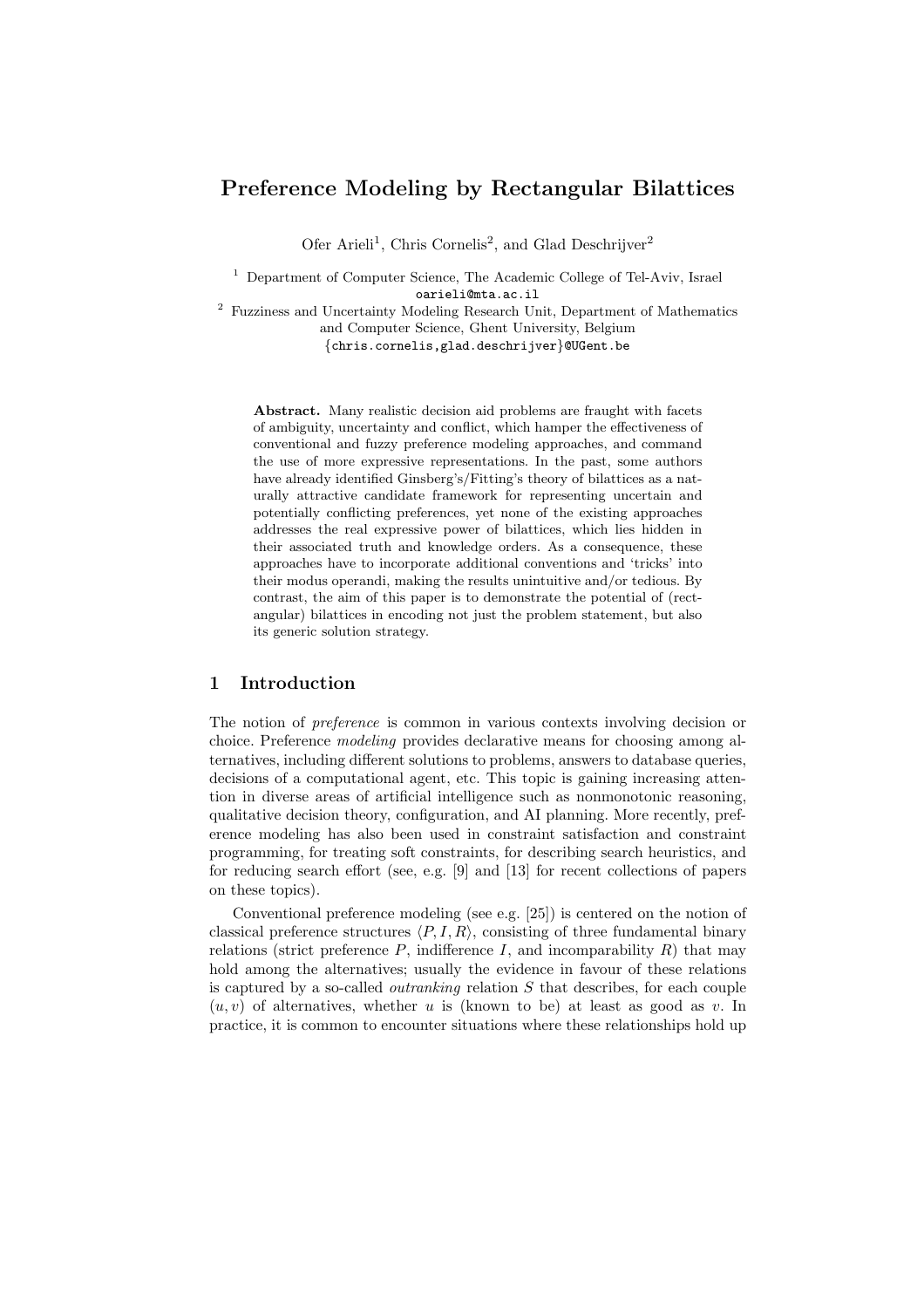to a certain degree, which gives rise to the study of fuzzy preference structures (see e.g.  $[20, 31, 32]$ ).

Fuzziness, however, cannot adequately cover all the imperfections inherent to real-life data, since the 'one-dimensional' measurements induced by the ordering of membership degrees in fuzzy sets have difficulties coping with informationdeficient data. As Tsoukiàs and Vincke noted in [29], fuzzy sets and logic per se do not provide "a clear distinction between situations where the information is missing, not satisfactory and situations in which the information is too rich, contradictory, conflictual, ambiguous". Indeed, stating that  $P(u, v) = 0$  may either mean that  $u$  (definitely) is not preferred to  $v$ , or simply that there is no information to establish a preference of  $u$  over  $v$ , and there is no unambiguous way for a decision maker to distinguish between the two situations. For this reason, several researchers have considered more elaborate means of eliciting and representing preferences. In particular, Belnap's logic  $FOUR$  [7,8], and some of its extensions, built around the truth values 'true', 'false', 'unknown' and 'contradiction', had immediate and intuitive appeal, and were taken as the basis for the approaches in [21,24,27–29]. However, we found that many of these approaches lack a proper way of representing the preferences, and as a consequence no solid analysis tools nor clear strategies for decision making under incomplete and/or conflicting information are available to the reasoner in such cases.

The goal of this paper is to overcome this shortcoming. For this, we consider a certain family of algebraic structures, called bilattices [18,22] that encapsulate and refine Belnap's  $F\mathcal{O}\mathcal{U}\mathcal{R}$ , and that serve here as a representation platform. We demonstrate the real expressive power of these structures, and in particular of the 'two-dimensional' measurements induced by their dual orderings, in describing and modeling imprecise preferences. As such, the material presented in this paper is not a 'new' approach to preference modeling, but rather a clarification, simplification and streamlining of existing ones.

The remainder of this paper is organized as follows: in Section 2, we recall important preliminary notions about bilattices and their role in uncertainty modeling. Section 3 contains our novel analysis of preference modeling by rectangular bilattices; it exhibits the drawbacks of existing approaches, and describes how they can be mended. In Section 4 we conclude.

# 2 Preliminaries

#### 2.1 Bilattices

**Definition 1.** A *bilattice* [22] is a triple  $\mathcal{B} = (B, \leq_t, \leq_k)$ , where B is a nonempty set containing at least two elements, and  $(B, \leq_t), (B, \leq_k)$  are complete lattices.<sup>3</sup>

 $3$  Structures that meet this definition are sometimes called  $pre-bilattices$ . In such cases the notion 'bilattices' is reserved for some particular type of pre-bilattices which is determined according to the way the two partial orders are related; see Definition 2.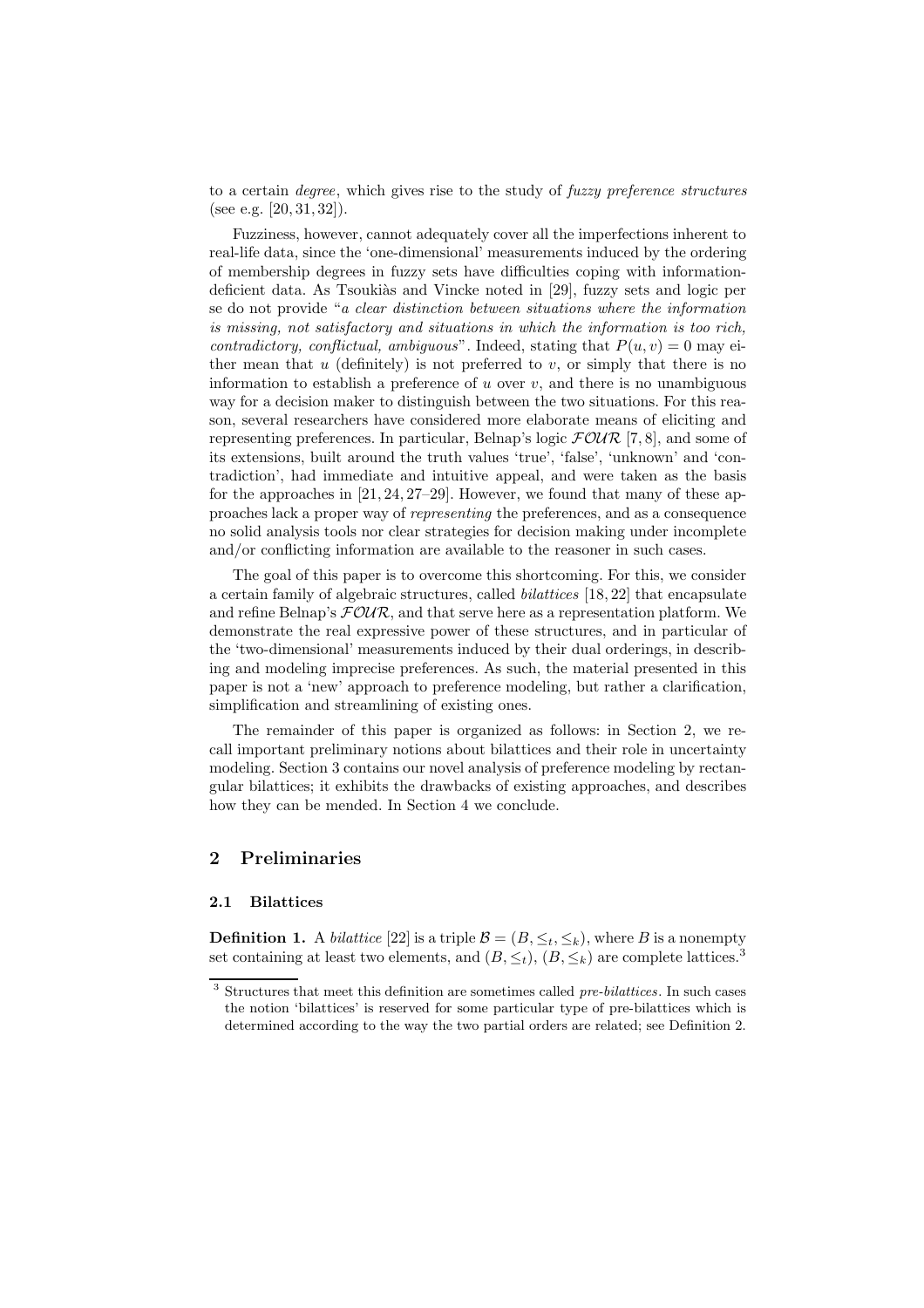The two partial orders  $\leq_t$  and  $\leq_k$  of bilattices intuitively represent differences in the degree of truth and in the amount of knowledge/information (respectively), conveyed by the assertions. In the sequel, following the usual notations for the basic bilattice operations, we shall denote by  $\land$  (respectively, by  $\lor$ ) the  $\leq_t$ -meet (the  $\leq_t$ -join) and by ⊗ (respectively, by ⊕) the  $\leq_k$ -meet (the  $\leq_k$ -join) of  $\beta$ . While the meaning of  $\land$  and  $\lor$  corresponds to the standard logical role of these operators, the intuition behind ⊗ and ⊕ is somewhat less transparent. Fitting [19] calls them *consensus* and *gullibility* operations, respectively, to indicate that  $x \otimes y$  is the most information 'agreed' upon by x and y, while  $x \oplus y$ includes everything accepted by at least one of  $x$  and  $y$ .

We denote by f and t the  $\leq_t$ -extreme elements, and  $\perp$ ,  $\top$  denote the  $\leq_k$ extreme elements of  $\beta$ . Intuitively, these elements can be perceived as 'false', 'true', 'unknown' (i.e., neither true nor false) and 'contradictory' (both true and false), respectively. Thus, for instance,  $f \leq_t \perp$  since the 'degree of truth' of a statement which is known to be false is smaller than that of a statement about which there is no information whatsoever. On the other hand,  $\perp \leq_k f$ , since knowing that a statement is false is more informative than knowing nothing at all about it.

Clearly, the more interesting forms of bilattices are those in which the two partial orders are related in one way or another. Below are some common types of such relations:

**Definition 2.** Let  $\mathcal{B} = (B, \leq_t, \leq_k)$  be a bilattice.

- $-$  B is called *distributive* [22] if all the (twelve) possible distributive laws concerning  $\wedge$ ,  $\vee$ ,  $\otimes$ , and  $\oplus$  hold (for instance,  $a \wedge (b \oplus c) = (a \wedge b) \oplus (a \wedge c)$ ).
- B is called *interlaced* [17] if each one of  $\land$ ,  $\lor$ , ⊗, and ⊕, is monotonic with respect to both  $\leq_t$  and  $\leq_k$  (for instance, if  $a \leq_k b$  then  $a \wedge c \leq_k b \wedge c$ ).
- B is a bilattice with a negation [22] if there exists a unary operation  $\neg$ satisfying, for every x, y in B, (1)  $\neg\neg x = x$ , (2) if  $x \leq_t y$  then  $\neg x \geq_t \neg y$ , and (3) if  $x \leq_k y$  then  $\neg x \leq_k \neg y$ .

Originally, Ginsberg considered bilattices with negations. In this case a negation is an involution with respect to the lattice  $(B, \leq_t)$  and an order preserving operation of the lattice  $(B, \leq_k)$ . In such cases it is easy to see that  $\neg f = t$ ,  $\neg t = f, \neg \bot = \bot$ , and  $\neg \top = \top$ . Following Ginsberg, Fitting introduced the family of interlaced bilattices and showed their usefulness in the context of logic programming (see e.g.  $[17-19]$ ). It is easy to verify that distributive bilattices are also interlaced. In the context of fuzzy sets, interlaced bilattices have been considered, e.g., in [11].

Example 1. Figure 1 in Section 2.3 depicts double-Hasse diagrams of a fourvalued bilattice and a nine-valued bilattice. It is easy to verify that both these bilattices are distributive, interlaced, and each one has a negation operator obtained by switching the components of the truth values, that is:  $\neg(x, y) = (y, x)$ .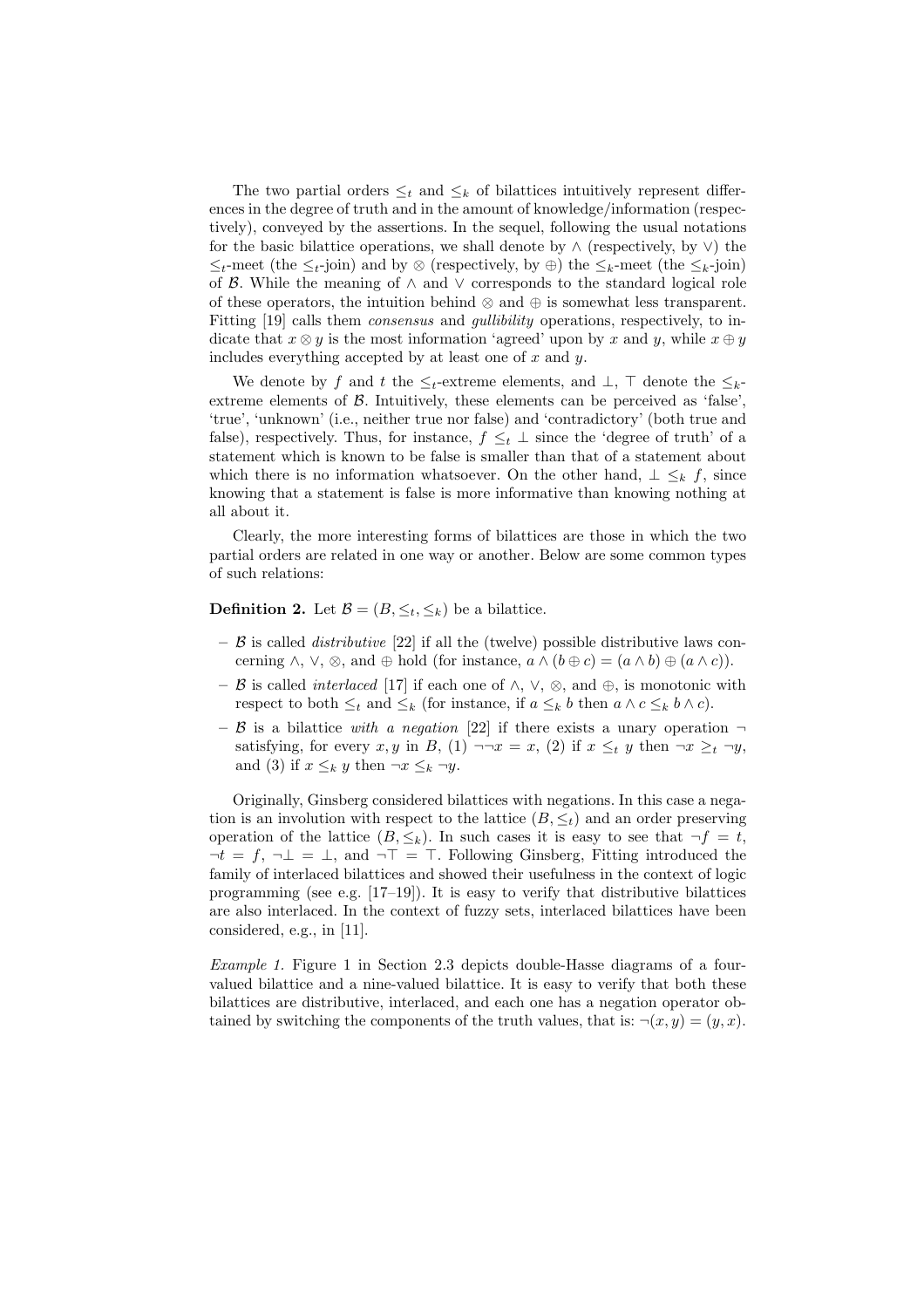#### 2.2 Rectangular Bilattices

**Definition 3.** Let  $\mathcal{L} = (L, \leq_L)$  and  $\mathcal{R} = (R, \leq_R)$  be two complete lattices. A rectangular bilattice, shortly rectangle, is a structure  $\mathcal{L} \odot \mathcal{R} = (L \times R, \leq_t, \leq_k),$ where, for every  $x_1, y_1 \in L$  and  $x_2, y_2 \in R$ ,

(1)  $(x_1, x_2) \leq_t (y_1, y_2) \Leftrightarrow x_1 \leq_L y_1$  and  $x_2 \geq_R y_2$ ,

 $(2)$   $(x_1, x_2) \leq_k (y_1, y_2) \Leftrightarrow x_1 \leq_L y_1$  and  $x_2 \leq_R y_2$ .

We say that a structure is rectangular if it is isomorphic to a rectangular bilattice. An element  $(x_1, x_2)$  of a rectangle  $\mathcal{L} \odot \mathcal{R}$  may intuitively be understood such that  $x_1$  represents the amount of belief for some assertion, and  $x_2$ is the amount of belief against it. In the context of fuzzy sets, this corresponds to Atanassov's theory of intuitionistic fuzzy sets [5], which extends standard fuzzy set theory so that any element  $u$  in a universe  $U$  is assigned not only a membership degree,  $\mu_A(u)$ , but also a non-membership degree  $\nu_A(u)$ , where both degrees are drawn from the unit interval [0, 1] and satisfy the condition  $\mu_A(u) + \nu_A(u) \leq 1$ . Rectangular bilattices generalize this idea by not imposing the latter condition, by considering arbitrary lattices (not only the unit interval), and by defining the membership function and the non-membership function over potentially different ranges.

Denote the join and meet operations of a complete lattice  $\mathcal{L} = (L, \leq_L)$  by  $\wedge_L$  and  $\vee_L$ , respectively. Then, for every  $x_1, y_1$  in L and  $x_2, y_2$  in R, we have

$$
(x_1, x_2) \land (y_1, y_2) = (x_1 \land_L y_1, x_2 \lor_R y_2),
$$
  
\n
$$
(x_1, x_2) \lor (y_1, y_2) = (x_1 \lor_L y_1, x_2 \land_R y_2),
$$
  
\n
$$
(x_1, x_2) \otimes (y_1, y_2) = (x_1 \land_L y_1, x_2 \land_R y_2),
$$
  
\n
$$
(x_1, x_2) \oplus (y_1, y_2) = (x_1 \lor_L y_1, x_2 \lor_R y_2),
$$

Moreover, denoting  $0_{\mathcal{L}} = \inf L$  and  $1_{\mathcal{L}} = \sup L$ , it holds that

$$
\perp_{\mathcal{L}\odot\mathcal{R}}=(0_{\mathcal{L}},0_{\mathcal{R}}),\quad \top_{\mathcal{L}\odot\mathcal{R}}=(1_{\mathcal{L}},1_{\mathcal{R}}),\quad t_{\mathcal{L}\odot\mathcal{R}}=(1_{\mathcal{L}},0_{\mathcal{R}}),\quad f_{\mathcal{L}\odot\mathcal{R}}=(0_{\mathcal{L}},1_{\mathcal{R}}).
$$

It is easy to verify that a rectangular bilattice is indeed a bilattice (in the sense of Definition 1). The next proposition summarizes some basic properties of rectangular bilattices and shows their central role in the theory of bilattices:

#### Proposition 1.

- a) [17] Every rectangular bilattice is interlaced.
- b) [6] Every interlaced bilattice is rectangular.
- c) [22] If  $\mathcal L$  and  $\mathcal R$  are distributive lattices then  $\mathcal L \odot \mathcal R$  is a distributive bilattice.
- d) [17,22] Every distributive bilattice is isomorphic to  $\mathcal{L} \odot \mathcal{R}$  for some distributive lattices L and R.

In the context of item (b) of the proposition above, it is interesting to note that every interlaced bilattice  $\mathcal{B} = (B, \leq_t, \leq_k)$  is isomorphic to  $\mathcal{L} \odot \mathcal{R}$ , where  $\mathcal{L} = (\{x \mid x \geq t \perp\}, \leq_k)$  and  $\mathcal{R} = (\{x \mid x \leq t \perp\}, \leq_k)$ . These lattices are unique up to an isomorphism (see [6]). The same lattices may be used for item (d) of the proposition, together with the observation that if  $\beta$  is a distributive bilattice, then  $\mathcal L$  and  $\mathcal R$  are necessarily distributive lattices.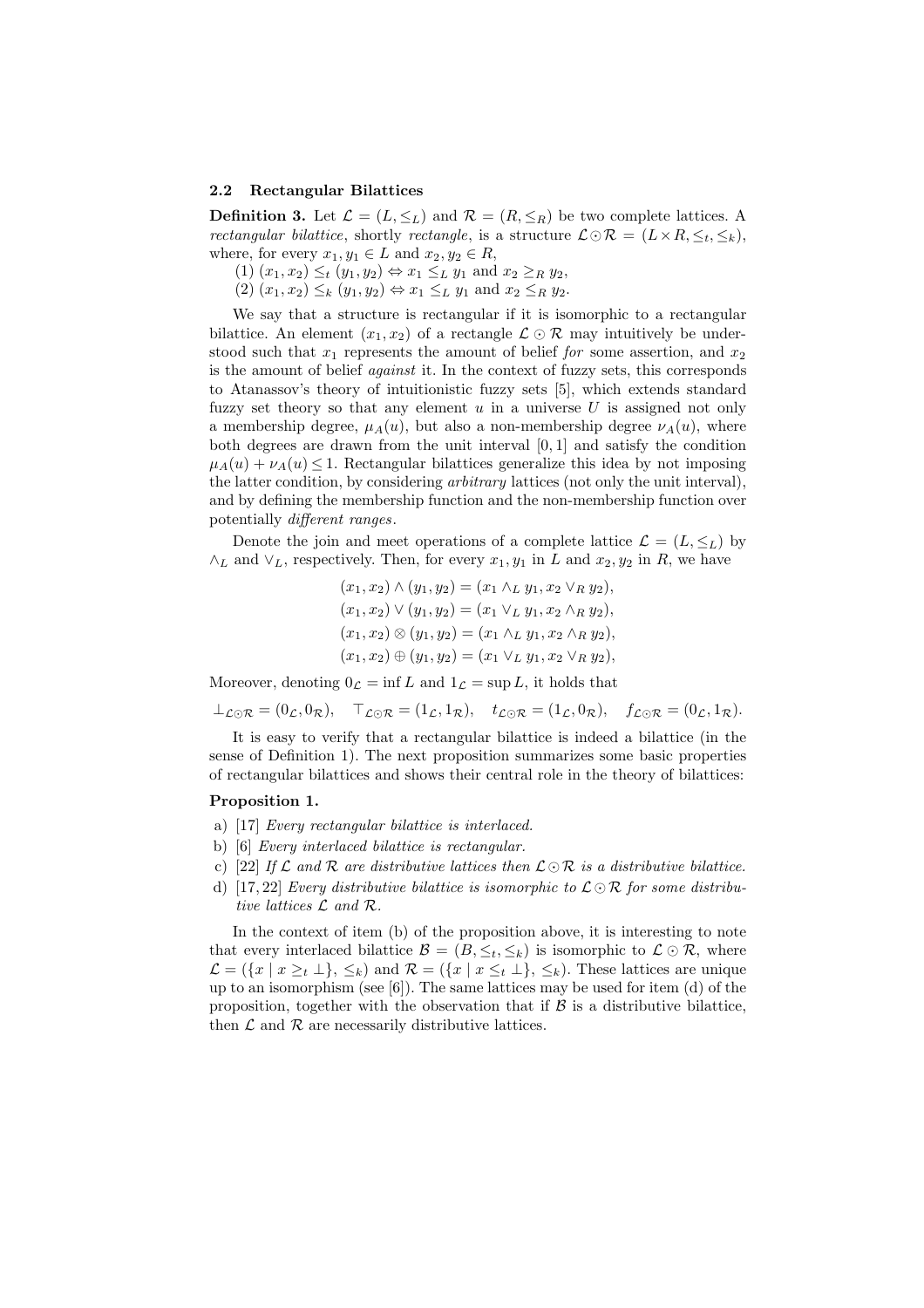#### 2.3 Squares

An important family of rectangular bilattices are those in which  $\mathcal L$  and  $\mathcal R$  coincide. These bilattices are called *squares* [3, 4, 12, 15] and  $\mathcal{L} \odot \mathcal{L}$  is abbreviated by  $\mathcal{L}^2$ . The squares that are obtained by the two-valued and the three-valued chains are shown in Figure 1. In the literature, these structures are commonly referred to as  $\mathcal{FOUR}$  (after Belnap's [7,8] original four-valued logic) and  $\mathcal{NINE}$ (see e.g.  $[1, 2]$ ), respectively. An example of a square with an infinite amount of elements is  $([0, 1], \leq)^2$ . In the context of fuzzy set theory, the  $\leq_t$ -ordering of this square is studied in [12,15] and its  $\leq_k$ -ordering is considered in [14].



**Fig. 1.** The squares  $\{0, 1\}^2$  and  $\{0, \frac{1}{2}, 1\}^2$ 

Again, it is easy to verify that every square  $\mathcal{L}^2$  is interlaced, and that it is distributive when  $\mathcal L$  is distributive. The following proposition shows that the converse is also true.

Proposition 2. [6] Every interlaced bilattice with a negation is isomorphic to a square, equipped with a negation  $\neg$  defined, for every x, y in L, by  $\neg(x, y) =$  $(y, x)$ .<sup>4</sup>

A detailed investigation of squares and the graded versions of the logical connectives that can be defined on them appears in  $[4,10]$ . As shown in  $[3,4]$ , the evaluation structure of intuitionistic fuzzy sets is equal to the substructure of the consistent elements of the square  $([0,1], \leq)^2$ , i.e., the elements  $(x, y)$  that satisfy the condition  $x+y \leq 1$ . In [3, 4] it is also shown that squares are a generalization to arbitrary complete lattices (not only the unit interval) of interval-valued fuzzy

<sup>4</sup> Note that by the fact that every distributive lattices is also interlaced, this proposition holds in particular for distributive bilattices with a negation.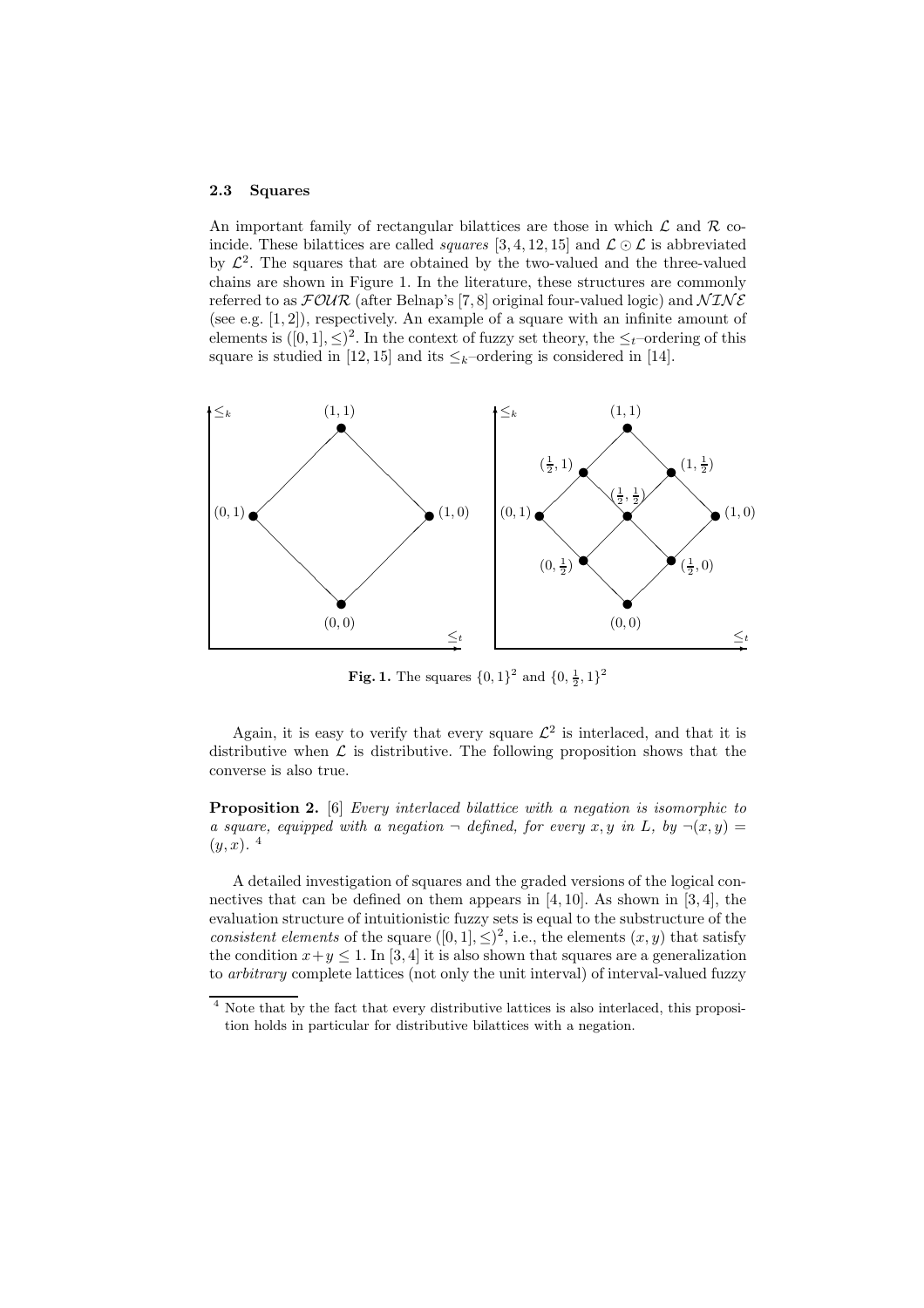sets [16,23,26,30], an alternative method of extending fuzzy set theory, motivated by the need to replace crisp,  $[0, 1]$ -valued membership degrees by intervals in [0, 1] that approximate the (unknown) membership degrees.

### 3 Modeling Imprecise Preference Information

In a number of recent papers (e.g. [21, 24, 27–29]), the use of a four-valued logic called DDT (derived from Belnap's original proposal) and some of its graded extensions has been advocated as a means of dealing with the task of preference modeling under incomplete and/or conflicting information. In all of the mentioned papers, bilattice theory per se plays only a subservient role as the convenient 'language' for modeling positive and negative preference arguments separately, and for representing the associated epistemic states of truth, falsity, ignorance and contradiction. By contrast, the aim of this section is to demonstrate and exploit the full expressive power of rectangular bilattices, and of squares in particular, for preference modeling.

### 3.1 Encoding the Evidence

The problem at hand is that of ranking a (finite) set  $U$  of alternatives from the best to the worst, with respect to a number of given criteria. In order to do this, we assume that partial information is available regarding the pairwise comparison of alternatives. In binary preference modeling, it is common to express such information by means of a two-valued outranking relation S in U (see e.g. [25]), where  $S(u, v) = 1$  is read as "(there is evidence that) u is at least as good as  $v$ <sup>"</sup>. Such an approach can be criticized for lack of expressivity, since explicit evidence that  $u$  is *not* at least as good as  $v$  could only be captured by imposing  $S(v, u) = 1.5$  Yet, as Fortemps and Slowinski argue in [21], arguments in disfavour of a sentence are not necessarily identical to arguments in favour of the opposite sentence!

For this reason, in [29] Tsoukiàs and Vincke propose to distinguish between positive and negative arguments regarding the claim  $u$  is at least as good as  $v'$  $(u \geq v,$  for short). Essentially, this amounts to defining the outranking relation S as a mapping from  $U^2$  to  $\{0,1\}^2$ , where the value of the first (respectively, the second) component of  $S(u, v)$  reveals the *presence* of arguments in favour (respectively, in disfavour) of  $u > v$ . Clearly, this intuition fits our framework, and Belnap's square  $FOUR$  can be used to endow  $\{0,1\}^2$  with an attractive epistemic structure in terms of truth-hood (the  $\leq_t$ -ordering: from only evidence against, to only evidence for the claim) and of available information (the  $\leq_{k}$ ordering: from ignorance to conflict).

Definition 4. For ease of notation, in what follows we shall abbreviate T for  $(1, 0)$ , F for  $(0, 1)$ , U for  $(0, 0)$ , and K for  $(1, 1)$ , to be read as true, false, unknown and contradiction, respectively.

<sup>&</sup>lt;sup>5</sup> Note that  $S(u, v) = 0$  means that there is no evidence that u is at least as good as  $v$ , which is obviously different than claiming that  $u$  is not at least as good as  $v$ .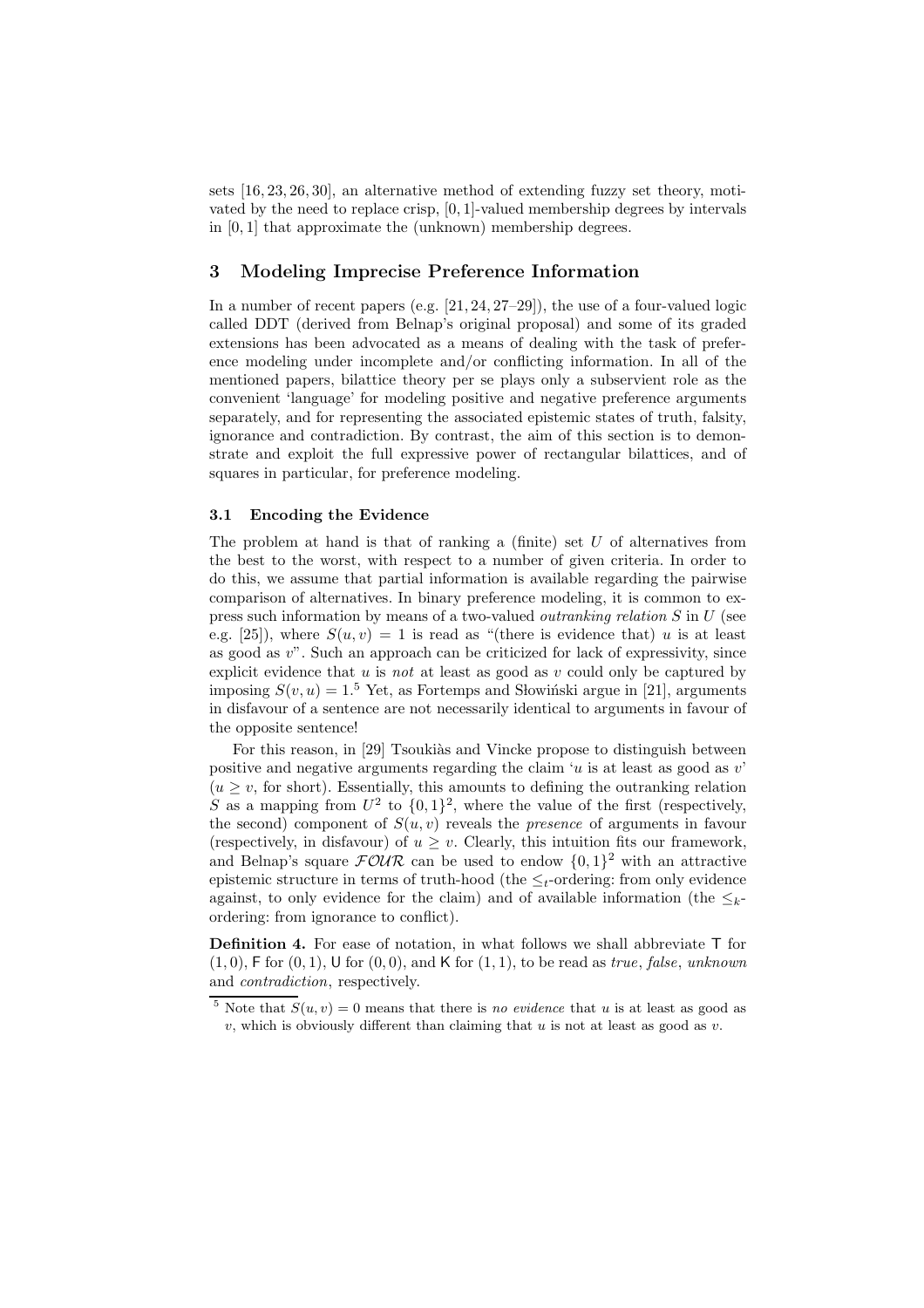Of course, nothing stands in the way of generalizing this framework by allowing for graded evidence. For instance, in [21] and [24] the square induced by the unit interval  $\mathcal{L} = ([0, 1], \leq)$  was investigated. In general, S can be a mapping from  $U^2$  to some rectangular bilattice  $\mathcal{L} \odot \mathcal{R}$ , reflecting that positive and negative arguments may be evaluated according to two different scales.

#### 3.2 Representing the Preferences

Once the various outranking arguments have been provided, the objective then is to present the decision maker with as close to reality and transparent as possible a rendering of the actual state of affairs. In conventional preference modeling (i.e., when  $S(u, v) \in \{0, 1\}$ ), a 'decision' concerning two alternatives u and v can take four forms:

- 1. u is (strictly) preferred over v if  $S(u, v) = 1$  and  $S(v, u) = 0$ ,
- 2. v is (strictly) preferred over u if  $S(u, v) = 0$  and  $S(v, u) = 1$ ,
- 3. u and v are *indifferent* if  $S(u, v) = 1$  and  $S(v, u) = 1$ ,
- 4. u and v are incomparable if  $S(u, v) = 0$  and  $S(v, u) = 0$ .

Evidently, all possible situations are covered in this way. Accordingly, one can build three binary relations  $P$  (strict preference, corresponding to case 1 and 2), I (indifference, corresponding to case 3) and  $R$  (incomparability, corresponding to case 4), such that  $U^2 = P \cup P^{-1} \cup I \cup R$ . It is also said that  $\langle P, I, R \rangle$  is a *classical preference structure*; it is easy to see that it determines  $S$  unequivocally, and vice versa; weakened versions emerge when S becomes a fuzzy relation, a theme explored in e.g. [20,31,32]. In what follows, we study the bilattice-valued generalizations of this framework.

A crisp four-valued approach Let first S be a mapping from  $U^2$  to  $\{0,1\}^2$ . Each couple of alternatives  $(u, v)$  corresponds to a couple  $(S(u, v), S(v, u))$  in  $({0,1})^2$ . For notational ease, and in order to enhance the clarity of the exposition, we shall abbreviate these couples by simply juxtaposing the two letters corresponding to their evaluations. For instance, FK represents the element  $((0, 1), (1, 1))$  that exhibits a situation in which there are only negative arguments for  $u \geq v$  and conflicting (both positive and negative) arguments for  $v \geq u$ .

*Note 1.* In [27–29], essentially the same representation, albeit in a more complicated form, is obtained by defining, for every  $u, v$  in  $U$ ,

$$
\Delta S(u, v) = 1 \Leftrightarrow S(u, v) = (1, x) \text{ for some } x \text{ in } \{0, 1\}
$$

read as, "there is presence of truth in saying that  $u$  is at least as good as  $v$ ", and consequently introducing the so-called true, false, contradictory and unknown extensions<sup>6</sup> of the formula  $S(u, v)$  by, respectively,

$$
\mathbf{T}S(u,v) = 1 \Leftrightarrow \Delta S(u,v) = 1 \text{ and } \Delta S(v,u) = 0 \tag{1}
$$

<sup>&</sup>lt;sup>6</sup> These are actually two-valued predicates; in [21] **T**, **F**, **U** and **K** are called strong unary operators.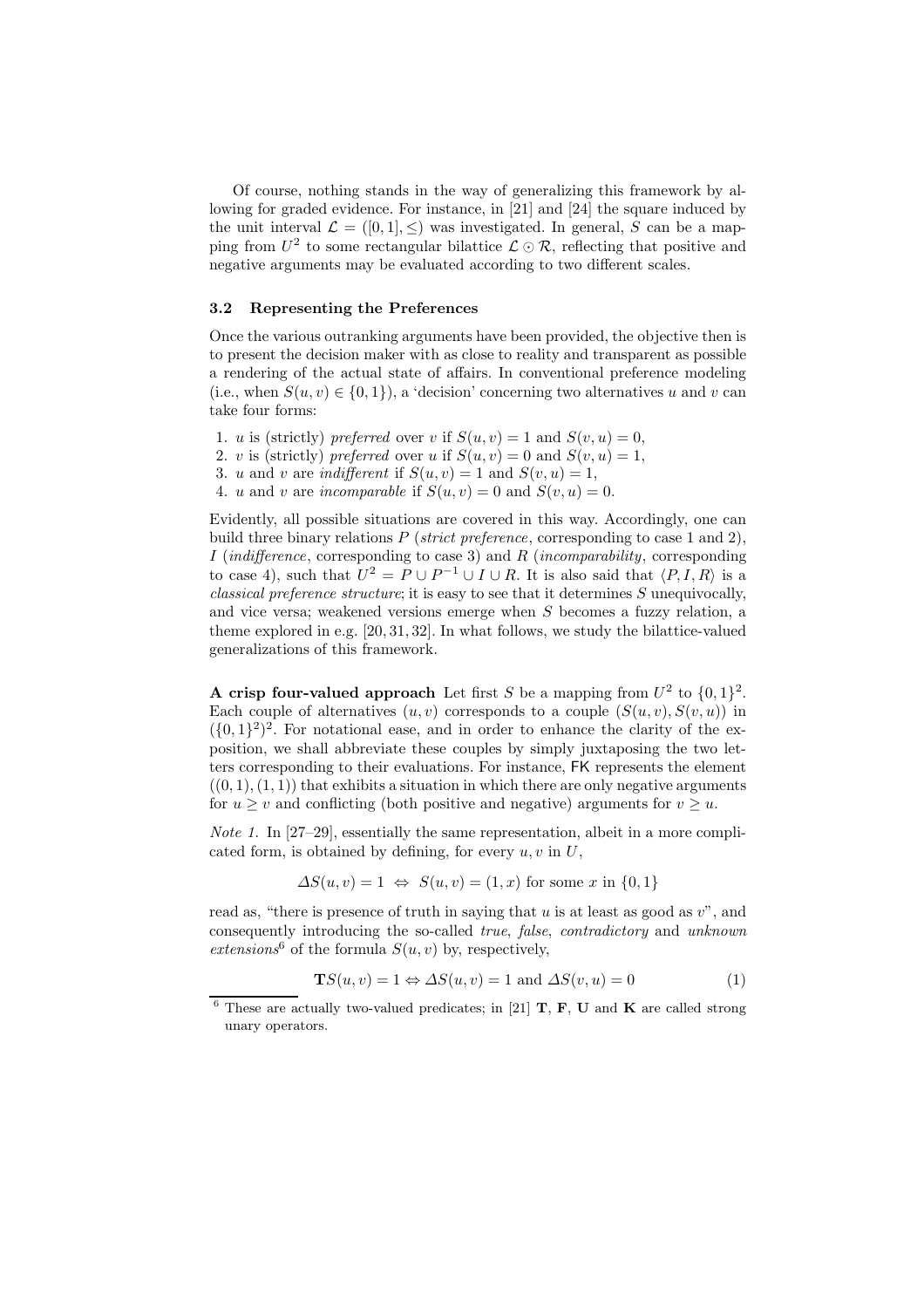$\mathbf{F}S(u, v) = 1 \Leftrightarrow \Delta S(u, v) = 0$  and  $\Delta S(v, u) = 1$  (2)

$$
US(u, v) = 1 \Leftrightarrow \Delta S(u, v) = 0 \text{ and } \Delta S(v, u) = 0 \tag{3}
$$

$$
\mathbf{K}S(u,v) = 1 \Leftrightarrow \Delta S(u,v) = 1 \text{ and } \Delta S(v,u) = 1 \tag{4}
$$

In our notations FK denotes the case where  $\mathbf{F}S(u, v) = 1$  and  $\mathbf{K}S(v, u) = 1$ .

Thus, a decision maker is confronted with any of sixteen (instead of four) possible situations involving the alternatives  $u$  and  $v$ . As the prime determination is to try to rank the alternatives, it is worthwhile to endow those various situations with some meaningful structure, and it turns out that bilattices can go a long way in doing just that.

Indeed, starting from the  $\leq_t$ -ordering on  $\mathcal{FOUR}$ , we can construct a bilatticebased square on top of  $(\lbrace 0,1\rbrace^2)^2$  with the following two orderings:

- $-(x_1, x_2) \leq_t (y_1, y_2) \Leftrightarrow x_1 \leq_t y_1 \text{ and } x_2 \geq_t y_2$ Intuitively, if  $(x_1, x_2) = (S(u, v), S(v, u))$  and  $(y_1, y_2) = (S(u', v'), S(v', u')),$ then  $(x_1, x_2) \leq_t (y_1, y_2)$  expresses that the extent to which u is preferred over  $v$  is less than the extent to which  $u'$  is preferred over  $v'$ . The smallest element is FT (it is not true that  $u \geq v$ , while it is true that  $u \leq v$ ) and the biggest one is TF  $(u > v$  and not  $v > u$ ).
- $-(x_1, x_2) \leq_k (y_1, y_2) \Leftrightarrow x_1 \leq_t y_1 \text{ and } x_2 \leq_t y_2$ This ordering ranges between a state of incomparability (FF) and one of indifference (TT).

Starting from the  $\leq_k$ -ordering on  $\mathcal{FOUR}$  we can define two other orderings on  $({0, 1})^2$ <sup>2</sup> as follows:

 $(x_1, x_2) \leq'_t (y_1, y_2) \Leftrightarrow x_1 \leq_k y_1 \text{ and } x_2 \geq_k y_2.$ 

Intuitively, if  $(x_1, x_2) = (S(u, v), S(v, u))$  and  $(y_1, y_2) = (S(u', v'), S(v', u')),$ then  $x_1 \leq_k y_1$  means that we know less about  $u \geq v$  than about  $u' \geq v'$ , and  $x_2 \geq_k y_2$  means that we know more about  $u \leq v$  than about  $u' \leq v'$ . So, the bigger  $(x_1, x_2)$  according to this ordering, the more we know about  $u \geq v$  and the less we know about  $u \leq v$ .

 $(x_1, x_2) \leq'_k (y_1, y_2) \Leftrightarrow x_1 \leq_k y_1 \text{ and } x_2 \leq_k y_2.$ 

This ordering marks the amount of information at our disposition: from a shortage of information (UU) to an excess (KK).

Note 2. In [28,29], the authors present a dictionary-style solution to discriminate among the sixteen states, giving concrete names and explanations to each one of them. For instance,  $TF$  is called 'strict preference of u over v',  $KF$  in their terms is 'weak preference of u over  $v'$ , etc. This approach, apart from being tedious, is also misleading. As an example, in their approach (as in ours) FF means that  $u$  and  $v$  are incomparable, whereas UU is read as " $u$  and  $v$  are semiincomparable", and  $\textsf{FU}$  as "u and v are weakly incomparable". Such terminology implies an inaccurate description of the state of affairs, since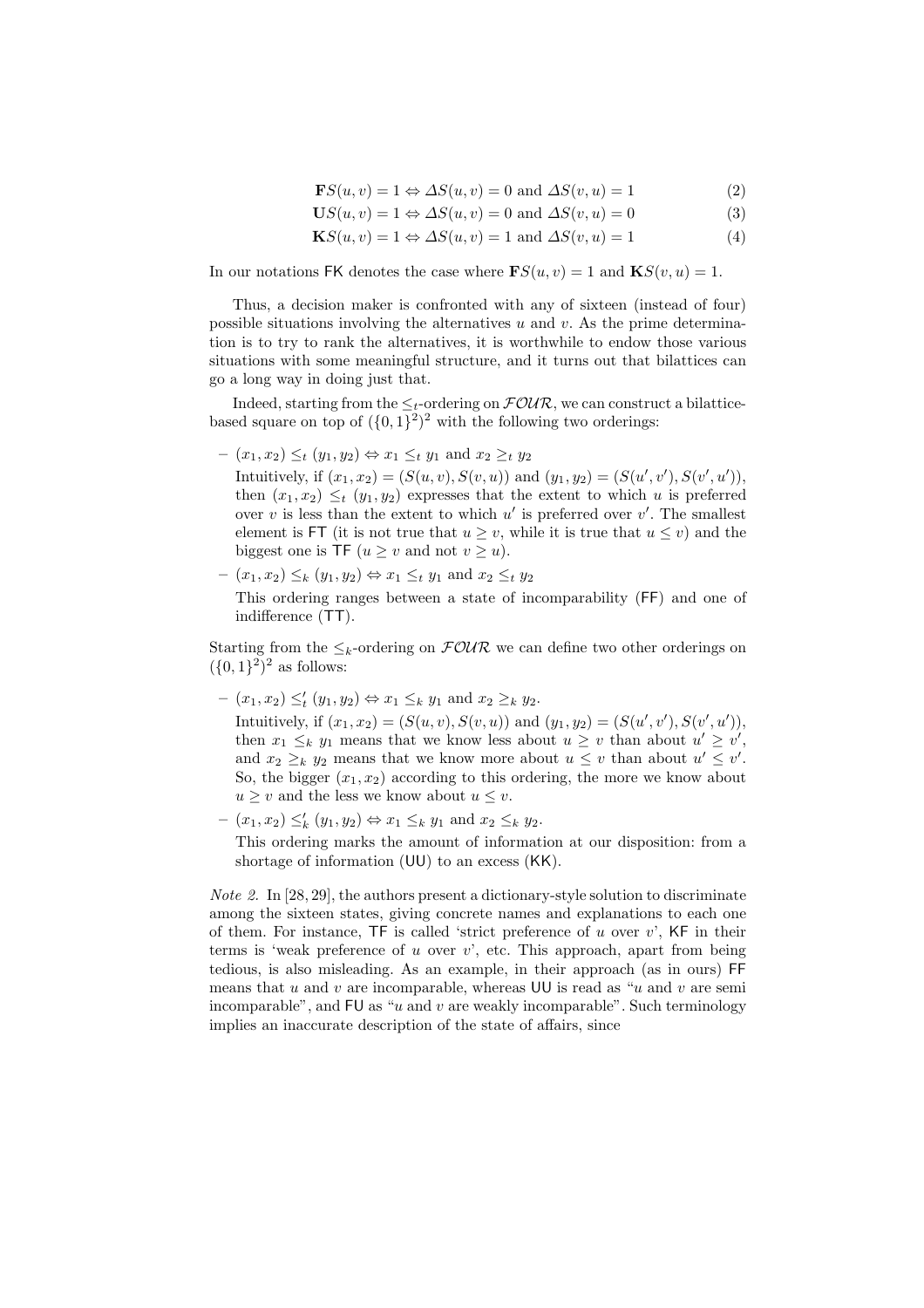- a) the element UU bears no mark of incomparability whatsoever, and
- b) referring to  $\leq_k$ , the elements UF, FK and KF could claim the status of representing 'weak incomparability' with just as much justification as FU.

By contrast, the four order relations considered above serve to discriminate much more naturally, and without bias, among the sixteen states, positioning each state along four scales of measurement.

Extensions to arbitrary (possibly continuous) rectangular bilattices Another important advantage of our approach is that it can be straightforwardly generalized to graded evidence without the need for additional parameters. Indeed, the four orderings  $\leq_t, \leq_k, \leq'_t,$  and  $\leq'_k$  can equally be defined on  $\mathcal{L} \odot \mathcal{R}$ for any complete lattices  $\mathcal{L} = (L, \leq_L)$  and  $\mathcal{R} = (R, \leq_R)$ . The orderings present the decision maker with a rather complete picture of the situation; depending on the underlying goals and attitudes, he or she may exploit the information in various ways.

Consider, for instance, the bilattice  $([0, 1]^2)^2$  together with, e.g., the normalized Euclidean distance function. For any value  $(S(u, v), S(v, u))$  one can measure its distance to the external elements of each order. Such distances give graded information which is often more helpful for the decision maker than just the orderings themselves. For example, when  $(S(u, v), S(v, u)) = ((0.1, 0.77), (0.25, 0.41)),$ the distance to FT is 0.44 and the distance to TF is 0.67, which indicates a preference of  $v$  over  $u$ . Likewise, the distances 0.62 and 0.52 to UK and KU respectively may indicate that the amount of available information is greater for " $v \geq u$ " than for " $u \ge v$ ".

Note also that, as shown in Figure 2 (see the diagram on the bottom-left side), the distance to FT (respectively, to TF) of each one of KT, UT, FU, FK, is 1/2 (respectively,  $\sqrt{3}/2$ ), while the distance to FT (to TF) of TK, TU, UF, KF, is  $\sqrt{3}/2$  (respectively, 1/2). This can be interpreted as follows: the elements on the middle layer do not give any evidence that  $u \geq v$  or  $u \leq v$ , the elements on the second layer from below give more evidence that  $u \leq v$ , and the elements on the fourth layer provide more evidence that  $u \geq v$ . As Figure 2 shows, similar layered structures and distance values are also induced by the other orders (see the bottom-right side of this figure for  $\leq_k$ , the top-left side for  $\leq'_t$ , and the top-right side for  $\leq'_{k}$ ).

Figure 2 reveals a nice symmetry among the four diagrams: there are eight external elements each corresponding to a 'definite' state of affairs (TF and FT: strict preference; TT: indifference; FF: incomparability; KK, UU, UK, KU: information defect) and the eight remaining ones which float somewhat between the extremes (they are always in second or the fourth layer). Note also that the middle layer of each diagram always contains the six other external elements.

As the next proposition shows, the four order relations considered above preserve these distance considerations for every element of the underlying bilattice:

**Proposition 3.** Let  $\leq$  be any one of the above four orders  $(\leq_t, \leq_k, \leq'_t, \leq'_k)$  on  $([0,1]^2)^2$ , and let d be the Euclidean distance function on it. Denote by 0 and 1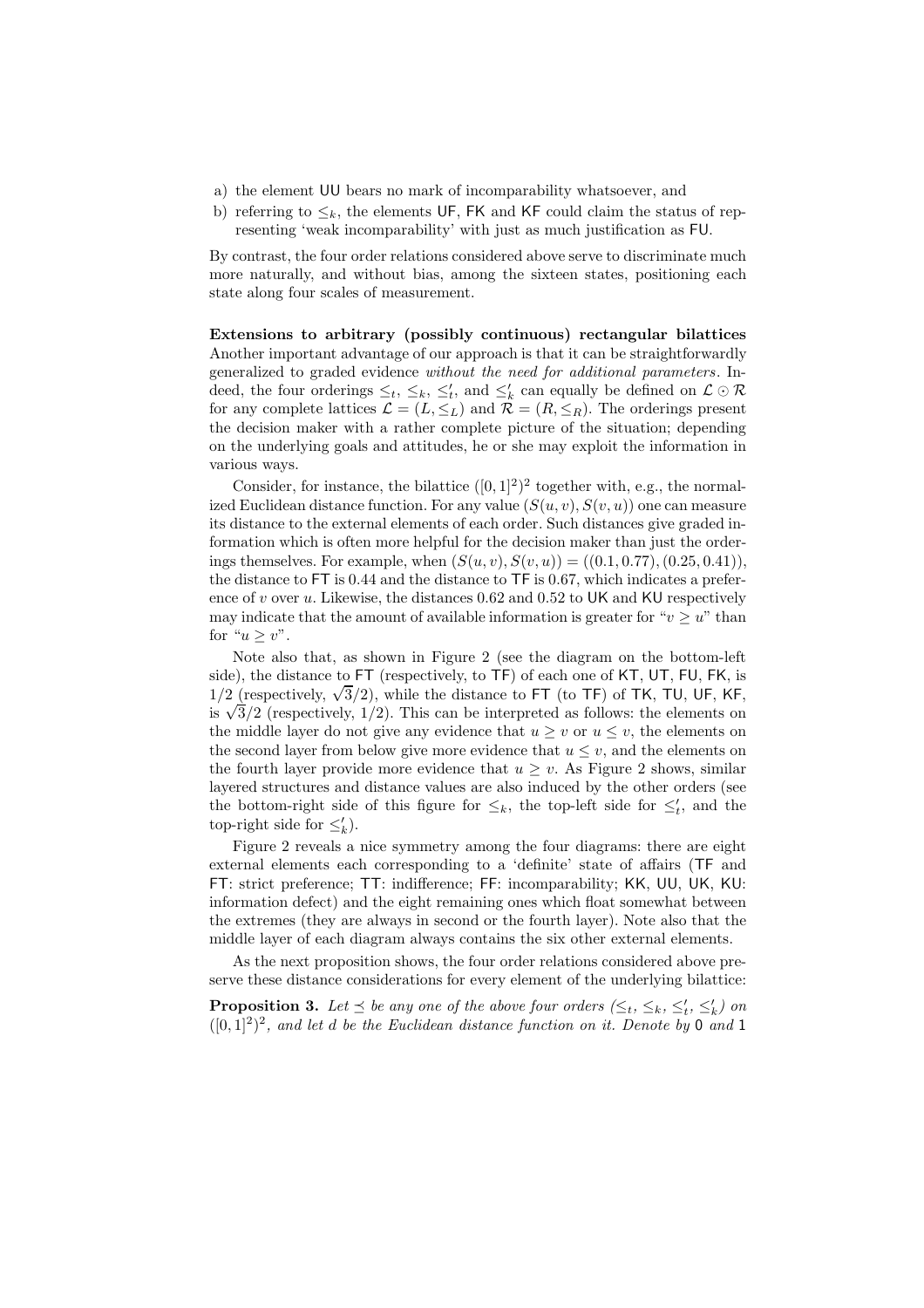

Fig. 2. Euclidean distances to the extreme elements of  $\leq_t$  (bottom left),  $\leq_k$  (bottom right),  $\leq'_t$  (top left), and  $\leq'_k$  (top right).

the  $\prec$ -minimal element and the  $\prec$ -maximal element, respectively. For every u, v in  $([0, 1]^2)^2$ , if  $u \le v$  then  $d(0, u) \le d(0, v)$  and  $d(u, 1) \ge d(v, 1)$ .

*Proof.* We shall show the claim for  $\leq_t$  and its minimal element FT; the other cases are similar.

Let  $u = (x_1, x_2)$  and  $v = (y_1, y_2)$ . If  $u \leq_t v$  then  $x_1 \leq_t y_1$  and  $x_2 \geq_t y_2$ , which means that  $d(\mathsf{F}, x_1) \leq d(\mathsf{F}, y_1)$  and  $d(\mathsf{T}, x_2) \leq d(\mathsf{T}, y_2)$ . Thus,  $d(\mathsf{FT}, (x_1, x_2)) = \frac{1}{2} \sqrt{d(\mathsf{F}, x_1)^2 + d(\mathsf{T}, x_2)^2} \leq \frac{1}{2} \sqrt{d(\mathsf{F}, y_1)^2 + d(\mathsf{T}, y_2)^2} = d(\mathsf{FT}, (y_1, y_2))$ .

The above representation stands in sharp contrast to existing work relying on the conventions described in Note 1. Indeed, devising graded versions of the predicates  $T, F, U$  and  $K$  requires an explicit choice of how to model the conjunction in the right-hand sides of their defining equalities  $(1)-(4)$ . In [21] and [24], two different choices involving different t-norms on the unit interval are put forward, each elaborately justified in its own terms. As our exposition reveals, however, this effort is altogether superfluous since it can be avoided by working with the original outranking information. As we have shown, rectangular bilattices offer a simple and natural way of encoding this information, even in cases that the argument in favour of a certain preference and the argument in disfavour of that preference are specified in terms of different ranges.

# 4 Conclusion

In this paper we introduced a simple and generic solution strategy for modeling imprecise preference information, taking advantage of the new opportunities offered by bilattice-based structures. The 'traditional' approach of evaluating membership functions by values that are arranged in one (and usually total) order, is replaced here by more expressive 'two-dimensional' measurements that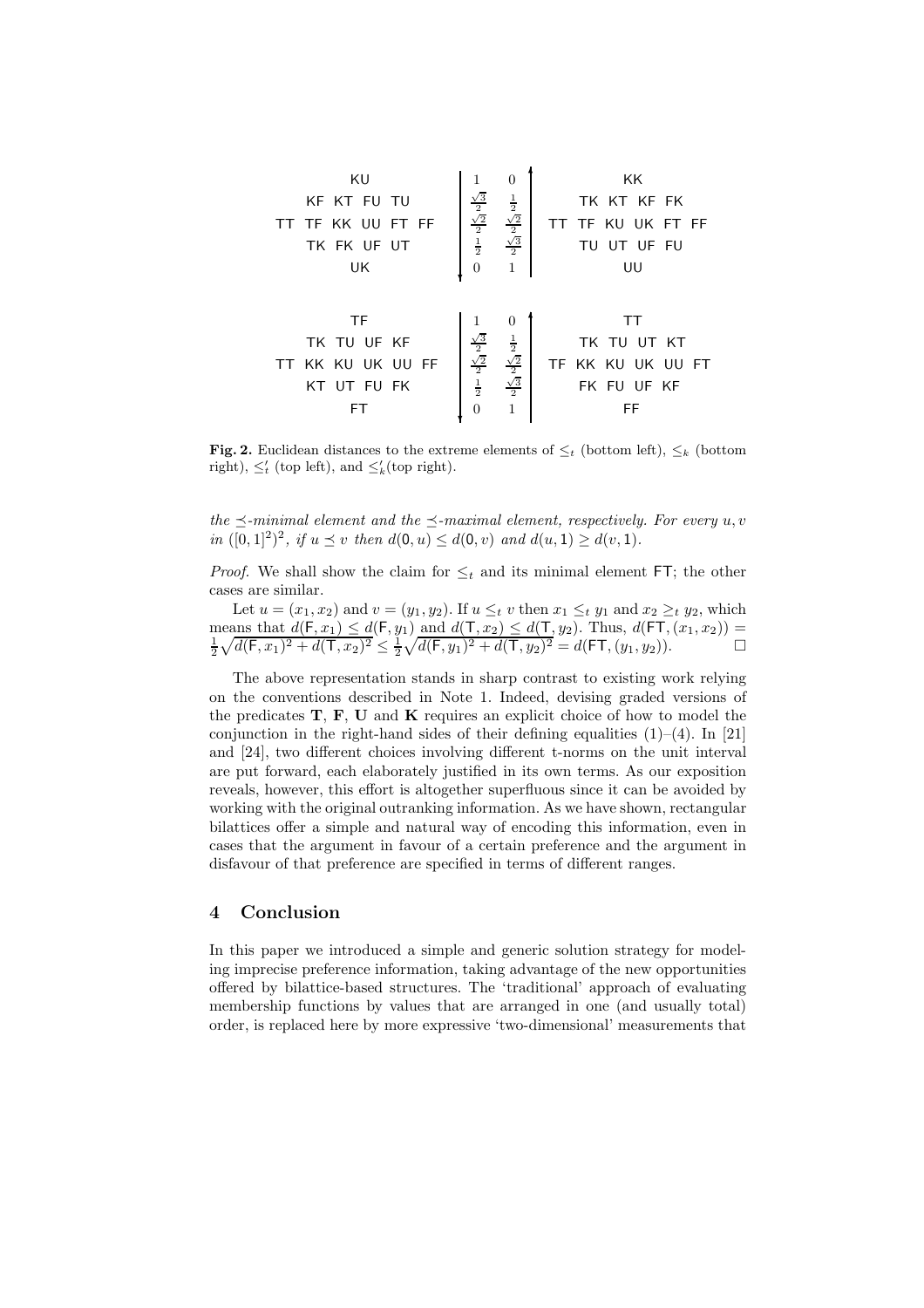reflect different interpretations of the underlying orderings, which may be applied simultaneously. Our approach exploits the order-theoretical ingredients of bilattice theory, and puts existing approaches of preference modeling into a simple and unified perspective. This work therefore demonstrates the applicative aspects of our study on bilattice-based fuzzy sets [3,4,10] and vindicates our claim that these structures provide a natural and attractive framework for the representation of uncertain and potentially conflicting information.

# References

- 1. O. Arieli and A. Avron. Reasoning with logical bilattices. Journal of Logic, Language, and Information, 5(1):25–63, 1996.
- 2. O. Arieli and A. Avron. Bilattices and paraconsistency. In D. Batens, C. Mortensen, G. Priest, and J. Van Bendegem, editors, Frontiers of Paraconsistent Logic, pages 11–27. Research Studies Press, 2000.
- 3. O. Arieli, C. Cornelis, G. Deschrijver, and E. E. Kerre. Relating intuitionistic fuzzy sets and interval-valued fuzzy sets through bilattices. In D. Ruan, P. D'Hondt, M. De Cock, M. Nachtegael, and E. E. Kerre, editors, Applied Computational Intelligence, pages 57–64. World Scientific, 2004.
- 4. O. Arieli, C. Cornelis, G. Deschrijver, and E. E. Kerre. Bilattice-based squares and triangles. In L. Godo, editor, Proc. 8th European Conf. on Symbolic and  $Quantitative\ Approaches\ to\ Reasoning\ with\ Uncertainty\ (ECSQARU'05),\ volume$ 3571 of Lecture Notes on Artificial Intelligence, pages 563–575. Springer, 2005.
- 5. K. T. Atanassov. Intuitionistic fuzzy sets, 1983. VII ITKR's Session, Sofia (deposed in Central Sci.-Technical Library of Bulg. Acad. of Sci., 1697/84) (in Bulgarian).
- 6. A. Avron. The structure of interlaced bilattices. Journal of Mathematical Structures in Computer Science, 6:287–299, 1996.
- 7. N. D. Belnap. How a computer should think. In G. Ryle, editor, Contemporary Aspects of Philosophy, pages 30–56. Oriel Press, 1977.
- 8. N. D. Belnap. A useful four-valued logic. In G. Epstein and J. M. Dunn, editors, Modern Uses of Multiple-Valued Logic, pages 7–37. Reidel Publishing Company, 1977.
- 9. R. Brafman and U. Junker, editors. Multidisciplinary IJCAI-05 Workshop on Advances in Preference Handling. 2005. The proceedings is available online at http://wikix.ilog.fr/wiki/bin/view/Preference05/WebHome.
- 10. C. Cornelis, O. Arieli, G. Deschrijver, and E. E. Kerre. Uncertainty modeling by bilattice-based squares and triangles. IEEE Transactions on Fuzzy Sets and Systems, 2006. Accepted.
- 11. C. Cornelis, K. T. Atanassov, and E. E. Kerre. Intuitionistic fuzzy sets and intervalvalued fuzzy sets: a critical comparison. In M. Wagenknecht and R. Hampel, editors, Proc. 3rd Int. Conf. in Fuzzy Logic and Technology (EUSFLAT'03), pages 159–163, 2003.
- 12. C. Cornelis, G. Deschrijver, and E. E. Kerre. Square and triangle: reflections on two prominent mathematical structures for the representation of imprecision. Notes on Intuitionistic Fuzzy Sets, 9(3):11–21, 2003.
- 13. B. De Baets, M. Delgado, J. Fodor, F. Herrera, E. Herrera-Viedma, and L. Martinez, editors. International Journal of Intelligent Systems, volume 18(7). 2003. Special issue on preference modeling and applications.